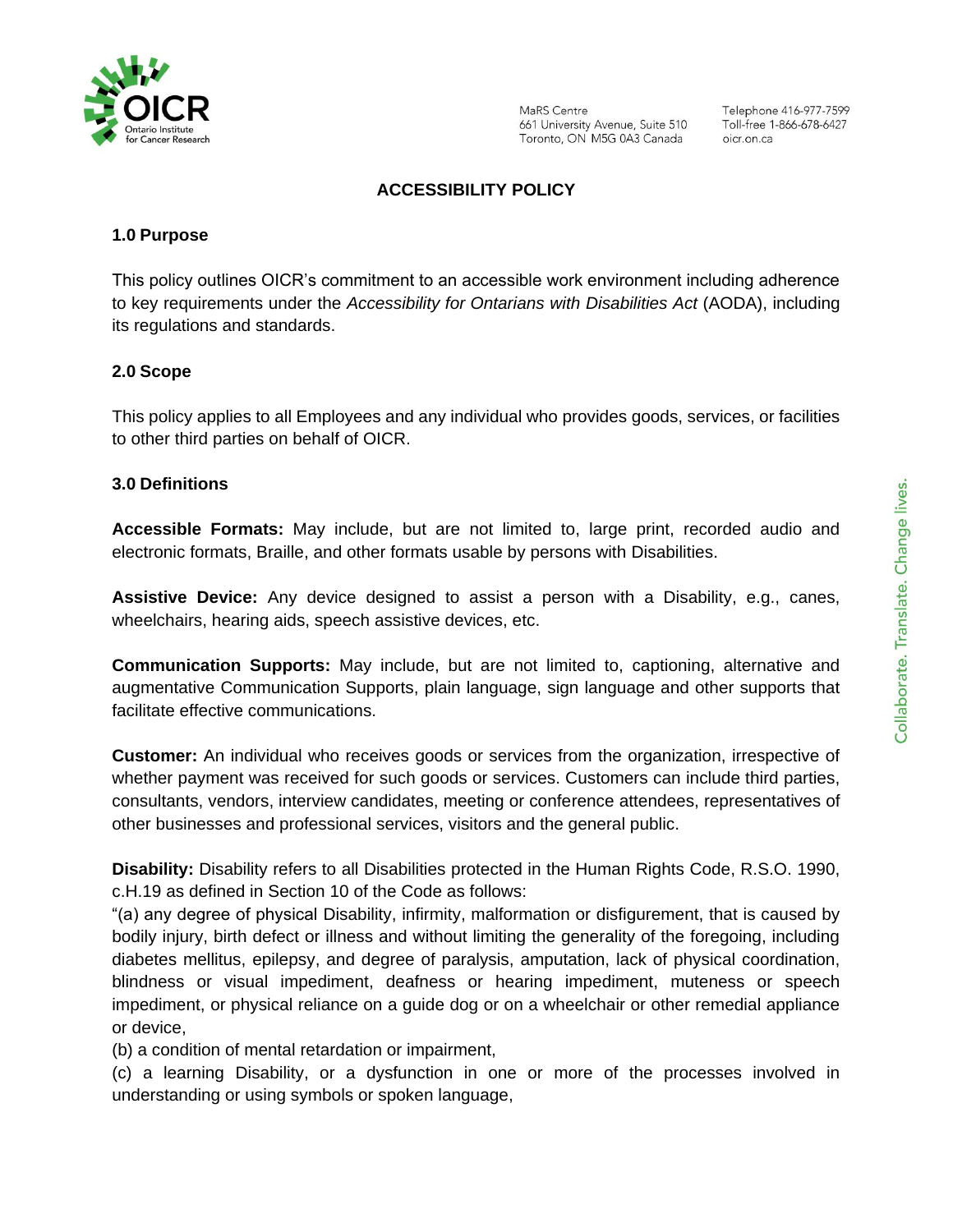(d) a mental disorder, or

(e) an injury or Disability for which benefits were claimed or received under the Workplace Safety and Insurance Act."

**Employee**: an individual who has signed an employment contract and performs work for OICR for wages.

**Service Animal:** As defined under Section 80.45(4) of the Integrated Accessibility Standards Regulation, O. Reg. 191/11, an animal is a service animal for a person with a Disability if it is readily apparent that the animal is used by the person for reasons relating to his or her Disability, or if the person provides a letter from a regulated health professionals listed under section 80.45(4)(b) of the Regulation.

**Support Person:** As defined under Section 80.45(3) of the Integrated Accessibility Standards Regulation, O. Reg. 191/11 a support person means, in relation to a person with a Disability, another person who accompanies him or her in order to help with communication, mobility, personal care or medical needs or with access to goods, services or facilities.

# **4.0 Policy**

OICR is committed to providing a respectful, accessible, and inclusive environment in the provision of services, goods and facilities to Employees and visitors. OICR is obligated under the *Accessibility for Ontarians with Disabilities Act* (AODA) and its regulations to comply with all applicable legislation governing accessibility standards, including requirements related to: (1) information and communications, (2) employment, and (3) Customer service.

# **4.1 Establishment of Accessibility Policy and Plan**

OICR will ensure it has a policy and multi-year accessibility plan in place. The plan is posted on OICR's external website and made available in Accessible Formats upon request. The accessibility plan will be reviewed and updated at least once every five (5) years.

# **4.2 Roles and responsibilities**

# **Human Resources**

- Ensure compliance with the AODA, including the Employment Standards, and respond to related requests; and
- Ensure accessibility considerations are fully incorporated into OICR's policy on Return to Work.

# **Manager, Health, Safety and Wellness**

- Serve as lead for Accessibility portfolio including:
	- $\circ$  develop and maintain this policy as well as OICR's multi-year accessibility plan, including coordinating input from other stakeholders as required;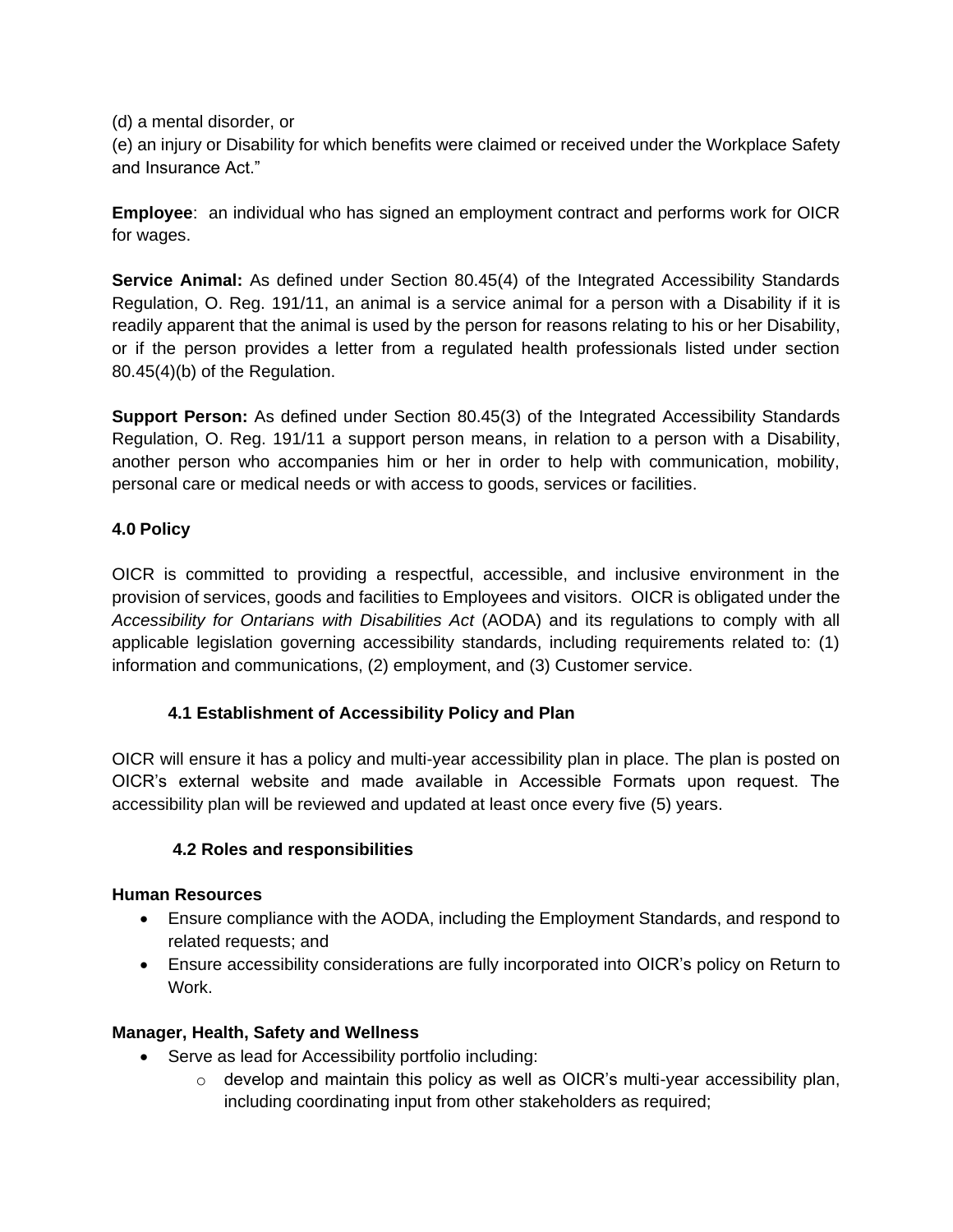- $\circ$  act as the point of contact, and submit compliance reports to the Ministry for Seniors and Accessibility;
- o provide AODA training as required; and
- $\circ$  respond to general accessibility requests, including support to accessibility requests received by Human Resources and Communications, as needed.

### **Communications**

• Ensure compliance with the AODA Information and Communication Standards and respond to related requests, including requests sent to [info@oicr.on.ca.](mailto:info@oicr.on.ca) (Refer to Section 4.3.3 Feedback Procedure).

#### **Supervisors and Managers**

- Ensure that they and their Employees are familiar with and comply with this policy; and
- Monitor current practices to ensure compliance.

### **Vice-President Corporate Services and Chief Financial Officer**

- Executive-level responsibility for Accessibility including:
	- o Approval of OICR's Accessibility Plan; and
	- o Signing authority for AODA compliance reports.

## **4.3 Communication Supports - General**

OICR is committed to serving persons with a Disability who use Assistive Devices, Service Animals, and Support Persons to obtain, use or benefit from our goods and services. At no time will a person with a Disability who is accompanied by a Support Person be prevented from having access to their Support Person while in OICR facilities.

OICR will provide or make arrangements to provide Accessible Formats and Communication Supports for persons with Disabilities upon request, and in consultation with the person making the request. Accessible Formats and Communication Supports will be provided in a timely manner, taking into account the person's accessibility needs and at a cost that is no more than the regular cost charged.

Upon the request of an Employee with a Disability, OICR shall consult with the Employee to provide/arrange for the provision of Accessible Formats and Communication Supports for information that is:

- needed to perform the Employee's job; and
- generally available to Employees in the workplace.

This does not apply to products and product labels, unconvertible information or communications and information that OICR does not control directly or indirectly through a contractual relationship. If it is determined that information or communications are unconvertible, the department will provide the person requesting the information or communication with an explanation as to why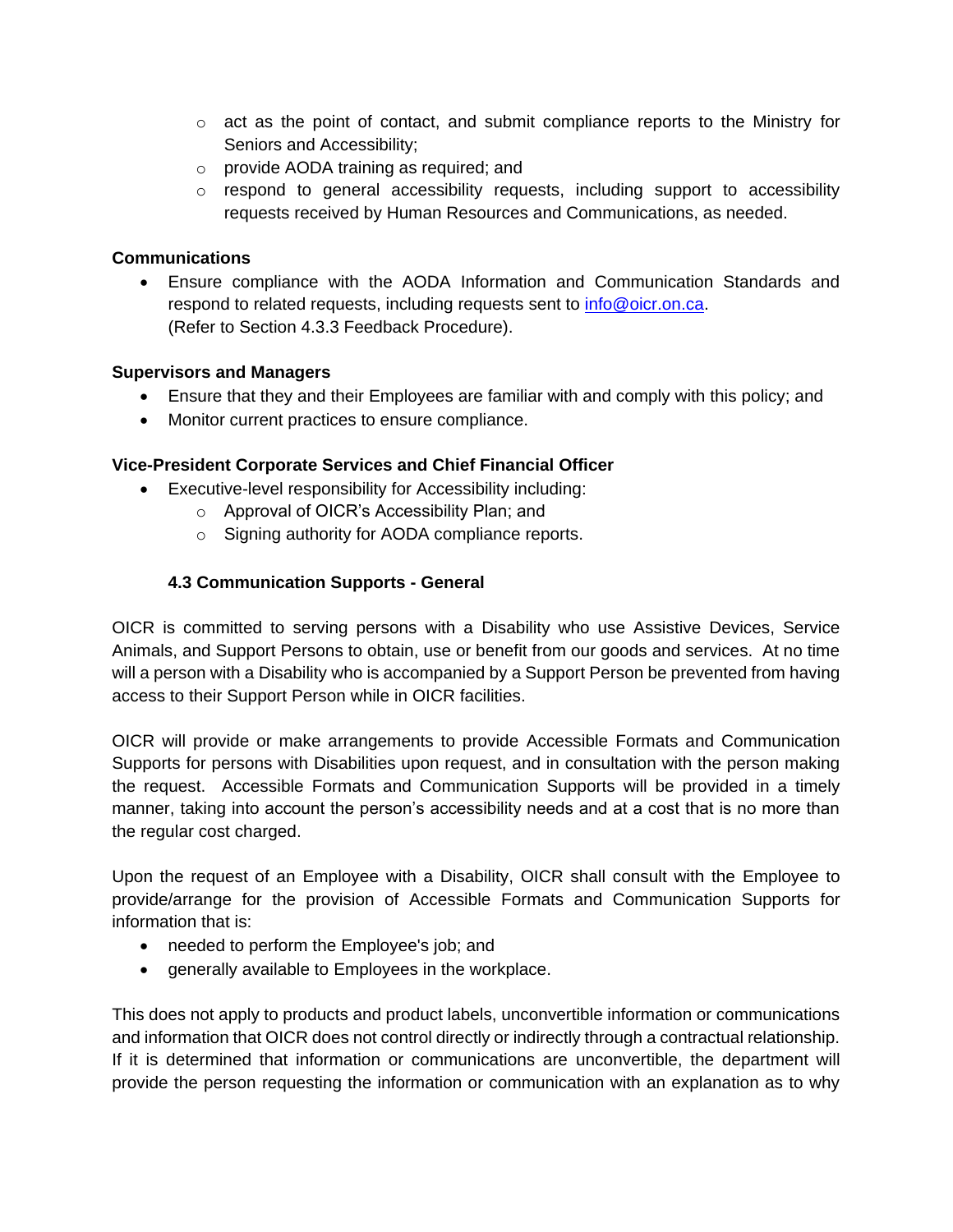the information or communications are unconvertible and a summary of the unconvertible information or communications.

## **4.3.1 Accessible Websites and Web Content**

OICR internet websites and web content shall conform with World Wide Web Consortium Web Content Accessibility Guidelines (WCAG) 2.0 Level AA to the extent required.

## **4.3.2 Temporary Disruptions, Emergency Procedures, Plans & Information**

OICR shall provide all existing public emergency procedures, plans and public safety information, upon request, in an Accessible Format or with appropriate Communication Supports in a timely manner.

If necessary, OICR will provide Customers with notice in the event of a planned or unexpected disruption in facilities or services usually used or required by persons with Disabilities. OICR will work with its landlord (MaRS) to ensure notice is provided as soon as possible and will include information about the reason for the disruption, its anticipated duration and a description of alternative measures.

## **4.3.3 Feedback Procedure**

The Director, Communications will be the primary contact for feedback regarding the way OICR provides goods and services to persons with Disabilities.

**(1)** Feedback can be made via by email, phone, and in writing to:

Christopher Needles, Director, Communications Ontario Institute for Cancer Research MaRS Centre 661 University Avenue, Suite 510 Toronto Ontario Canada M5G 0A3

Telephone: 416-977-7599 Toll-free number: 1-866-678-6427

Email: info@oicr.on.ca

- **(2)** Feedback will be sent to the Director, Communications who will assess and direct the feedback (if required) to the appropriate Employee/team.
- **(3)** OICR will aim to acknowledge and respond as soon as practicable.
- **(4)** A copy of this policy will be given to any person upon request.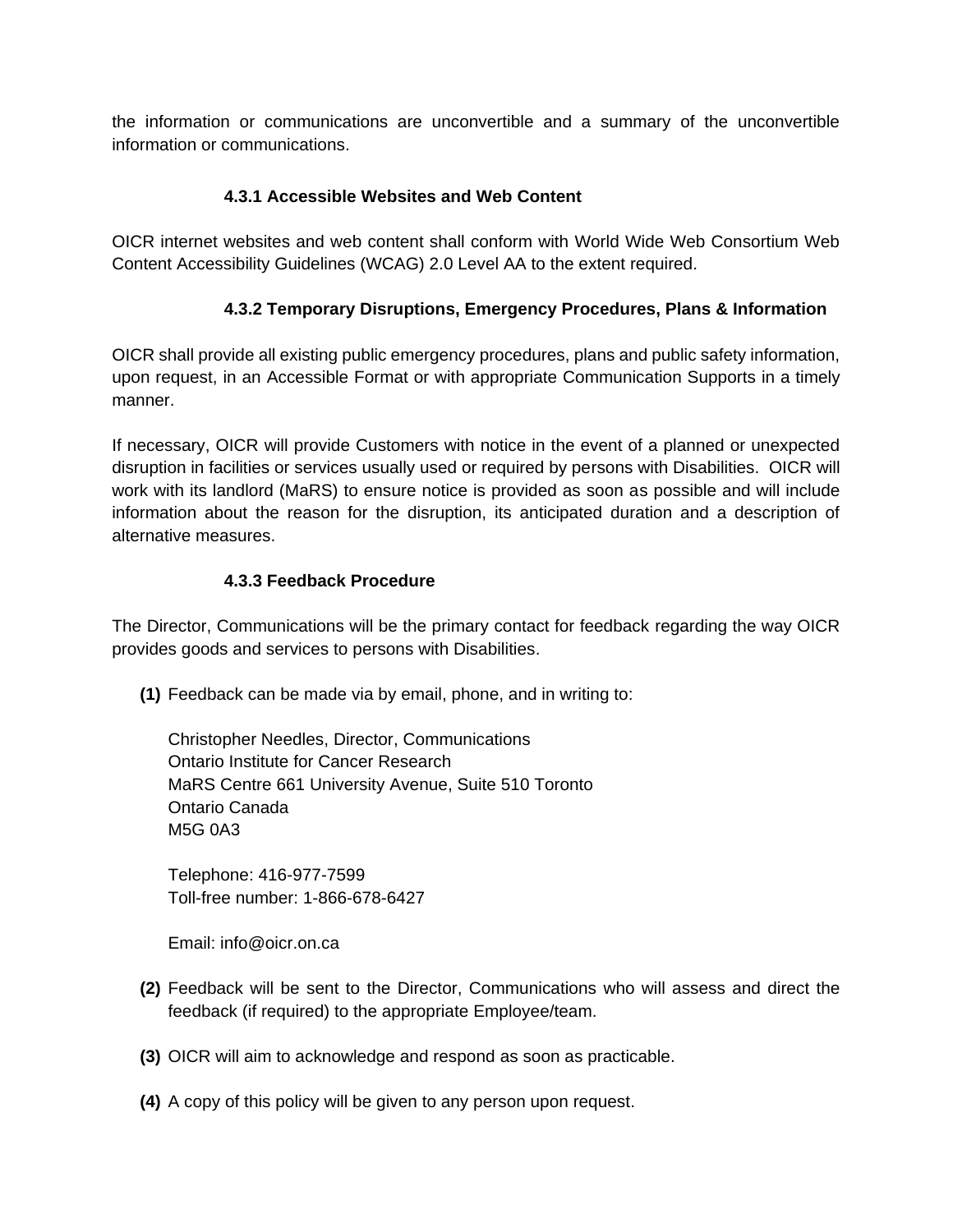## **4.4 Employment**

OICR will take into account a person's Disability during the hiring process and for the duration of their employment.

## **4.4.1 Recruitment**

OICR shall post information about the availability of accommodation for applicants with Disabilities in its recruitment process. Job applicants who are selected for an interview shall be notified that accommodations are available for materials/processes used in selection, upon request. OICR will consult with any applicant who requests an accommodation in a manner that takes into account the applicant's Disability. Successful applicants shall be notified about OICR's policies for accommodating Employees with Disabilities.

# **4.4.2 Employee Supports**

OICR shall inform Employees of its policies used to support Employees with Disabilities, including on the provision of job accommodations that take into account an Employee's accessibility needs due to Disability. OICR shall provide this information to new Employees as soon as practicable after they begin their employment and provide updated information to Employees whenever there is a change to existing policies on the provision of job accommodations.

# **4.4.3 Workplace Emergency Response Information**

If OICR is aware of the need for an accommodation and an Employee's Disability is such that workplace emergency response information is necessary, this information will be provided to the Employee. In addition, this information will be provided, with the Employee's consent, to the person designated to provide assistance. The information will undergo review when the Employee moves to a different location, when the Employee's overall accommodation needs or plans are reviewed, and when Health and Safety reviews its general emergency response plan.

# **4.4.4 Return to Work Process and Accommodations Plans**

Human Resources will work with Health Services to have in place a documented return to work process for Employees returning to work due to Disability and requiring Disability-related accommodations. This return-to-work process will outline the steps that OICR will take to facilitate the return to work (refer to OICR's policy on Return to Work). The process will also be used to develop accommodation plans for Employees with Disabilities.

If requested, these plans will include information regarding Accessible Formats and Communication Supports. If requested, the plans will include individualized workplace emergency response information.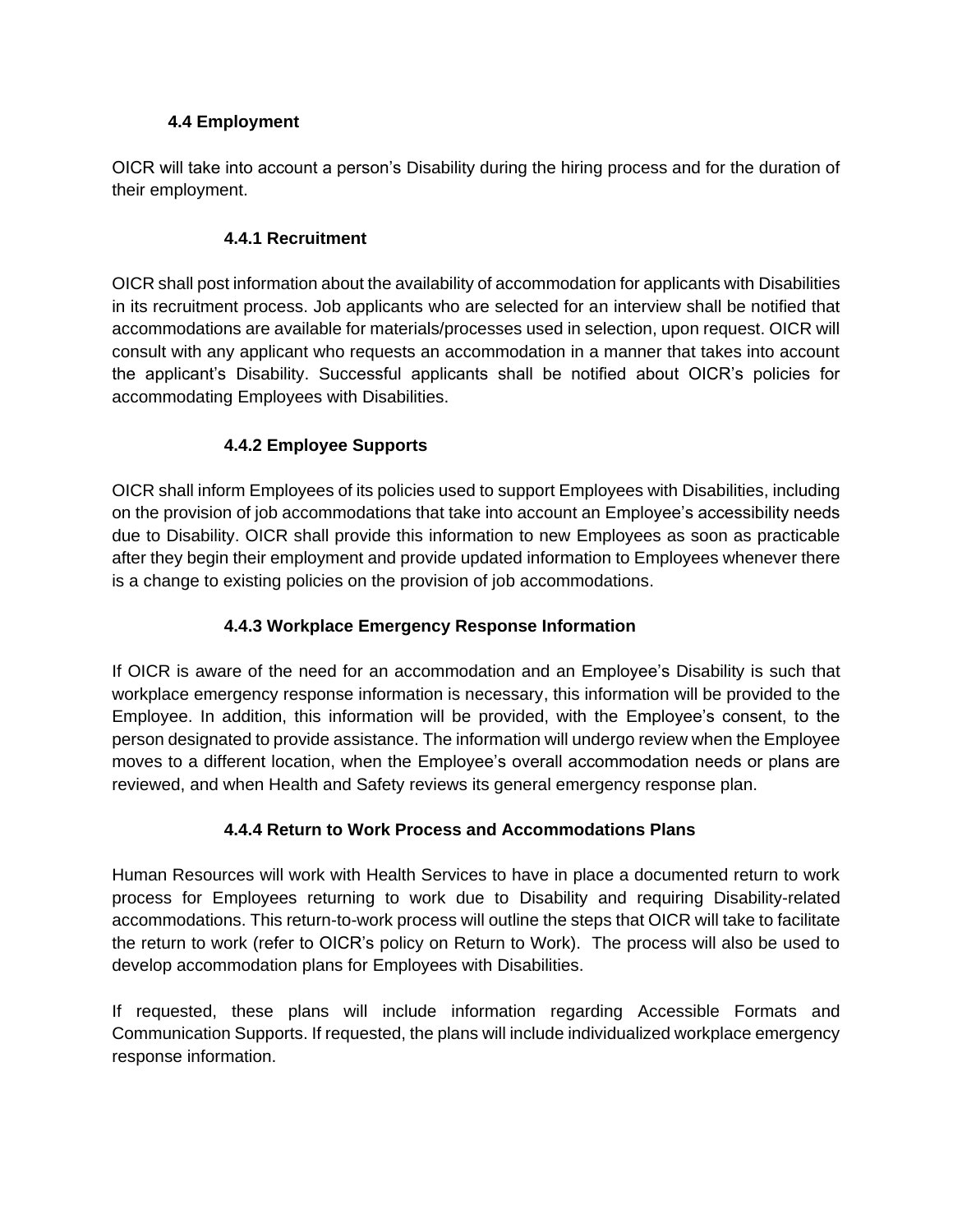## **4.4.5 Performance Management, Career Development & Redeployment**

OICR will take into account the accessibility needs of its Employees with Disabilities as well as any individual accommodation plans when providing career development, performance management, and when considering redeployment.

# **4.5 Training**

All Employees are required to take training that reviews the requirements of the accessibility standards, where applicable to OICR, and as referred to in the AODA Integrated Accessibility Standards (Ontario Regulation 191/11) and on the Human Rights Code as it pertains to persons with Disabilities.

All Employees or other persons who provide goods or services on behalf of OICR, and all persons who participate in developing policies on behalf of OICR must receive training appropriate to their job function to ensure that AODA requirements are met. Training shall include:

- A review of the purposes of the AODA and the requirements of the Accessibility Standards under the Integrated Accessibility Standards Regulation (Ontario Regulation 191/11) and instruction about the following matters:
	- how to interact and communicate with persons with various types of Disabilities;
	- how to interact with persons with Disabilities who use an Assistive Device or require the assistance of a guide dog or other Service Animal or the assistance of a Support Person;
	- how to use equipment or devices available on the provider's premises or otherwise provided by the provider that may help with the provision of goods or services to a person with a Disability; and
	- what to do if a person with a particular type of Disability is having difficulty accessing the provider's goods or services.

The training provided will be appropriate to the duties of the Employee. Training will take place as soon as is practicable and, upon completion, OICR will keep a record of the training provided including the dates when the training took place.

Employees will also be trained and/or notified when material changes are made to this policy.

# **4.6 Procurement of Goods, Services, Facilities and Kiosks**

When procuring goods, services, self-service kiosks or facilities, OICR will incorporate accessibility criteria and features, unless it is not practicable. If not practicable, OICR will provide an explanation, upon request.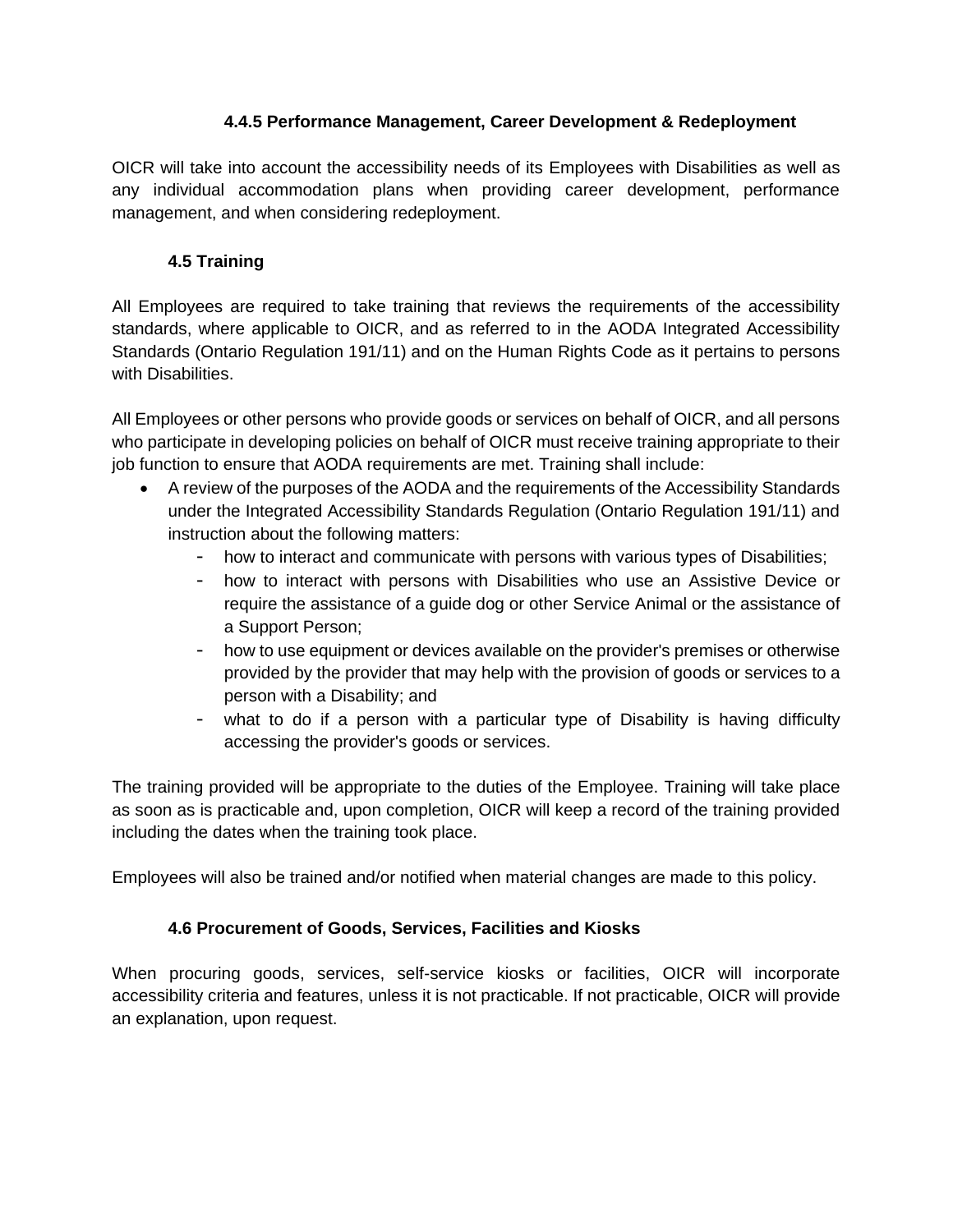### **4.7 Feedback**

OICR is committed to ensuring that any process for receiving and responding to feedback is accessible to persons with Disabilities by providing or arranging for the provision of Accessible Formats and Communication Supports in a timely manner, taking into account, the person's accessibility needs. The public shall be notified about the availability of Accessible Formats and Communication Supports.

### **5.0 Related Documents**

### [OICR Multi-Year Accessibility Plan](https://oicr.on.ca/wp-content/uploads/2020/02/OICR-Accessibility-Plan-2020-02-12v2.pdf)

Return to Work Workplace Harassment and Discrimination Policy Code of Conduct

#### **6.0 References**

[Accessibility for Ontarians with Disabilities Act, 2005, S.O. 2005, c. 11](https://www.ontario.ca/laws/statute/05a11) [Human Rights Code, R.S.O. 1990, c. H.19](https://www.ontario.ca/laws/statute/90h19) [Ontario Regulation 191/11: Integrated Accessibility Standards](https://www.ontario.ca/laws/regulation/110191)

#### **7.0 Revision History**

| <b>Document</b> | <b>Modified Date</b> | <b>Level of</b> | <b>Revision Comments</b>                                                                                                                                                                                                     |  |
|-----------------|----------------------|-----------------|------------------------------------------------------------------------------------------------------------------------------------------------------------------------------------------------------------------------------|--|
| <b>Number</b>   | (YYYY-MM-DD)         | Change          |                                                                                                                                                                                                                              |  |
| AD-HR.630.001   | Not Applicable       | Not Applicable  | This is a new, comprehensive<br>$\bullet$<br>accessibility policy that also<br>replaces OICR's Accessible<br><b>Customer Service Policy.</b><br>Reviewed by Hicks Morley<br><b>External Legal Counsel</b><br>(June 26, 2021) |  |